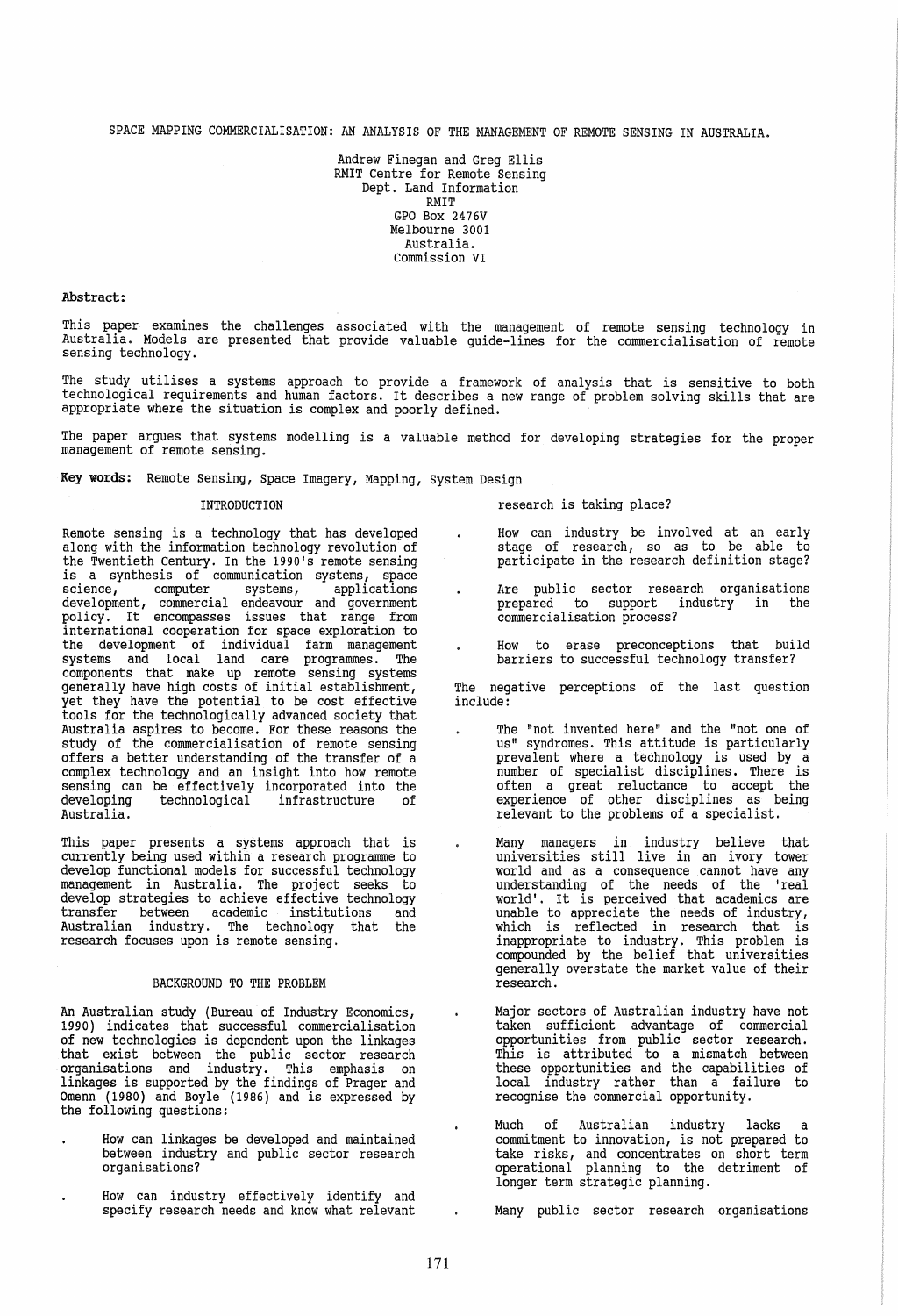have not been sufficiently entrepreneurial in transferring technology to industry. This is often based upon the claim that research scientists are reluctant to become involved in commercialisation of research, nticularly if they operate in an environment that does not allow the payment of incentives.

studies of the technology transfer process for remote sensing have been undertaken by Ferns and Hieronimus (1989), Forster (1990), and Specter (1989). Reports of particular relevance to this study are those of the Australian Space Office (1989, 1992) which identify the weaknesses in the commercialisation of remote sensing in Australia. More detailed analysis of these reports is found in Finegan and Ellis (1991) and Finegan (1991).

## SYSTEMS CONCEPTS

The traditional systems approach to problem solving is based on the technique of reductionism, which solves a problem by fragmentation, one stage at a time. This technique is appropriate for complex and highly structured problems that are able to be well defined, particularly in terms of inputs and particularly in terms of inputs and outputs.

The problems associated with technology management and technology transfer, however, are complex, unstructured and poorly defined. In these situations, a holistic rather than a reductionist approach is recommended.

A holistic approach to problem solving is provided in a methodology developed by Peter Checkland, Professor of Systems at Lancaster University. This<br>is variously known as the Checkland Method, known as the Checkland Method, Lancaster Methodology, or the Soft Systems Methodology (SSM). The concepts were developed through practical application and experience in a wide variety of complex managerial systems. The methodology is designed to allow the human element of such systems to be incorporated into system design work. It' is not easily assimilated or applied, and its apparent simplicity may be deceptive. It may be used to analyse any problem or situation. but it is most appropriate for the situation, but it is most appropriate for the analysis of systems that are not well defined.

The Soft systems Methodology is described by Wilson {1984} as "a seven stage process of analysis which uses the concept of a human activity as a means of getting from finding out about the situation to taking action to improve the situation" (p.64). These seven stages are illustrated in Figure 1. This figure represents the pattern of activities in the methodology, it does not necessarily impose a sequence in which it should be applied. As Wilson says: "The analyst may start with any activity, progress in any direction, and use significant iteration at any stage" (p.64). The dotted line between the real world and the systems thinking is significant in that it defines the boundary between the use of everyday language (real world) and the systems language.





Figure 1: The Soft Systems Methodology (Checkland, 1981: p.163)



Figure 2: "Rich Picture" of the technology transfer of remote sensing in Australia.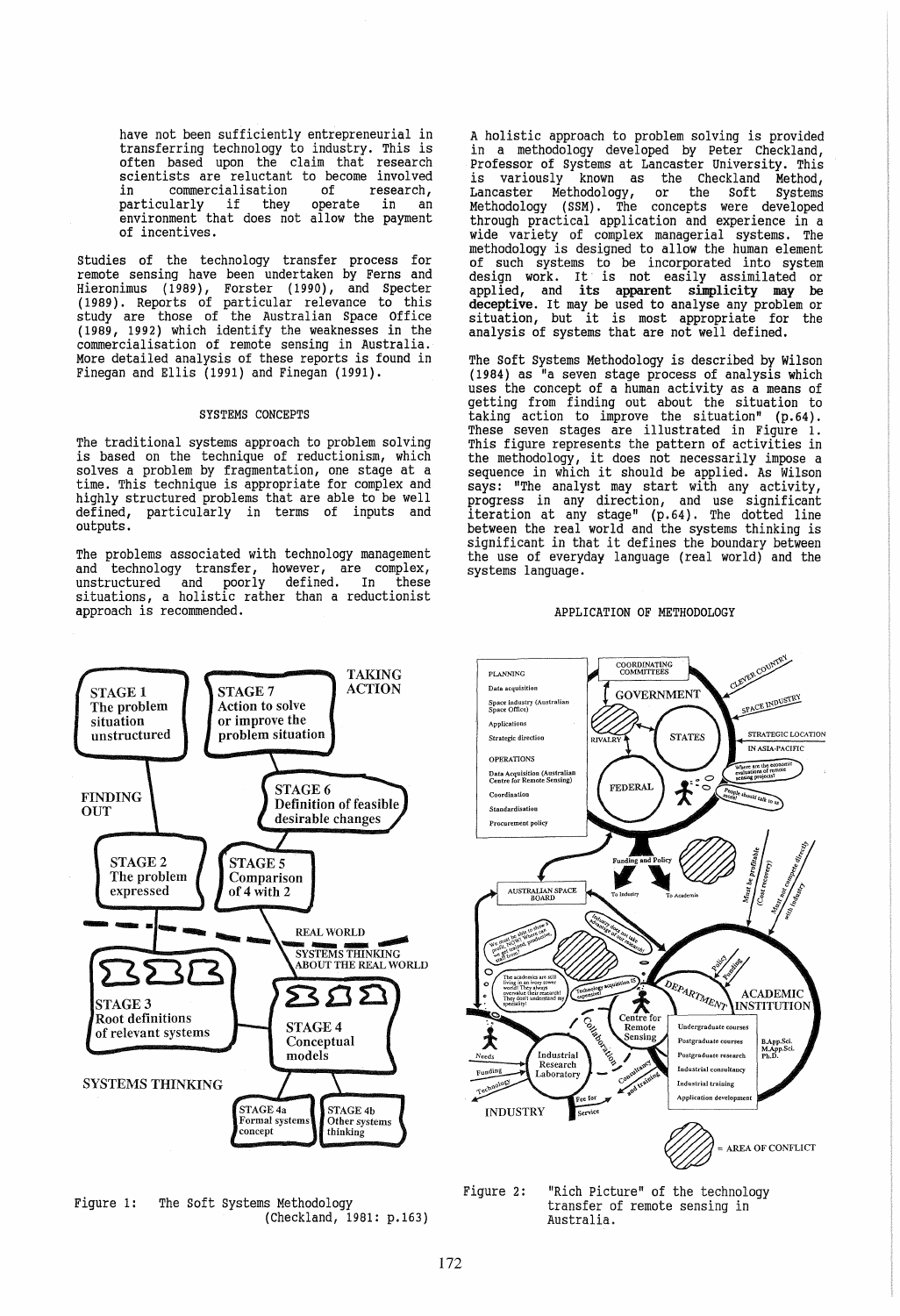## stages 1 and 2 : Expression of the problem

The first two stages look at what makes the situation a problem and the basic facts associated with this problem situation. Checkland (1981, p.264) suggests that a test for adequacy of work to this point is the ability to give convincing answers to the following questions: "What resources are deployed in what operational processes under what planning procedures with what structures, in what environments and wider systems, by whom", and "How is this resource deployment monitored and controlled"?

stage 1 is the development of the discussion of the background of the problem, which leads to, in this, case, the problem situation of the technology transfer of remote sensing in Australia. Stage 2 expresses the problem situation in the form of the "Rich Picture" (Figure 2) which aims to show the elements of slow-to-change structure and elements of constantly-changing process within the situation being investigated.

# stage 3 : Selection

In this stage a choice is made of relevant systems that the analyst believes will produce insight into the problem situation. The chosen systems are expressed in statements as the Root Definitions, which incorporate the points of view that make the activities and performance of the systems meaningful. The initial Root Definition for this study of technology transfer has been formulated as follows:

> An industry driven system operating within research centres with the objective of transferring untransferred technology by: knowing about untransferred technology,<br>knowing about targeted industries, selecting knowing about targeted industries, selecting<br>technology to be transferred, selecting means of transferring technology, applying those means to an industry, stimulating the ongoing transfer, and monitoring the success of such transfers; in order to benefit all involved parties, in an environment of research, industrial competitiveness, and national and international economic development.

The formulation of "good" root definitions is decisive to the creation of the conceptual model in stage 4. Therefore, the Root Definition should be tested against a set of elements, that if achieved, indicates that it is well formulated. However, this does not necessarily tell if it is a "good" Root Definition. This set of elements is known by the mnemonic CATWOE, that defines a check-list for customer, Actors, Transformation process, Weltanschauung (worldview), Owner, and Environment. Invoking the CATWOE for this study results in:

- C Industry which can benefit from Technology Transfer.
- A Researcher who wishes to promote a technology.
- T Untransferred technology becomes transferred technology.
- W Transfer of technology is desirable.<br>O Industry (that has the power to a
- Industry (that has the power to accept or reject a transferred technology).
- E Research / Industrial Competitiveness / National and International Economies.

This breakdown appears to be satisfactory for the problems associated with technology transfer. Major stakeholders are identified and the Transformation,

Environment and Weltanschauung all reflect the essence of the problem.

### stage 4 : Model Building - conceptual Model

This stage is where a logical expansion of the Root Definition is made into the minimum necessary set of activities to define what the system actually does at a particular resolution level. The Conceptual Model that results should have only a limited number of entities, Wilson (1984) recommends that:

> The first resolution level model from a root definition should not contain more than about 12 activities, otherwise it becomes difficult to defend them as constituting a minimum necessary set. It is frequently stated that the mind is only capable of retaining between five and nine entities at anyone time, and hence a single stage model expansion should only be of this order (p.72).

The qualitative modelling process uses pictures and diagrams to define and communicate structure, logic, ideas and relationships. The Conceptual Model should be expressed by verbs.

The logical expansion of the Root Definition for technology transfer results in a Primary Conceptual Model of four activities within a technology transfer system boundary. The linkages illustrate logical dependency and relationships between activities, the external environment, and wider systems. This Primary conceptual Model is illustrated in Figure 3.



TRANSFERRED TECHNOLOGY

#### Figure 3: Primary Conceptual Model - Technology Transfer Second Resolution Conceptual Models

The second resolution model takes each activity from the Primary Conceptual Model and expands that activity into a more detailed model of activities within a new sub-system.

Three systems, "knowledge", "criteria" and "application" have been modelled, with the activity "monitor and control" remaining at the first level of resolution (Figure 4).

This detailed model represents a human activity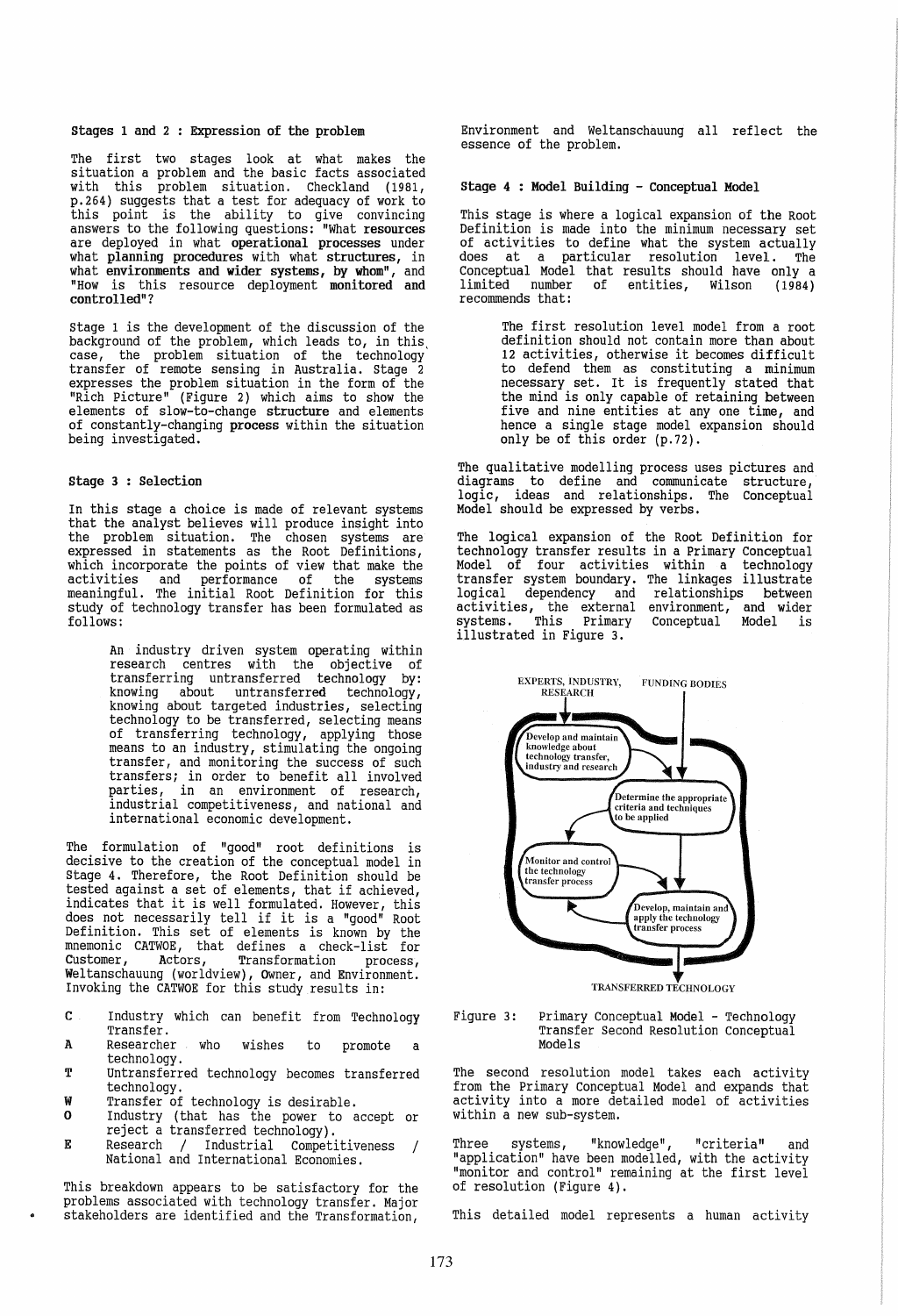system that can now be used to create a well structured evaluation of the state of the real world. This is achieved by comparing the model with perceptions of "what is the present mechanism".



Figure 4: Second Resolution conceptual Model

## stage 5 : Comparison

Comparison of the conceptual Model with the real world is undertaken by comparing each of the second resolution activities within the model with the real world problem situation. This was achieved in this study by the rigorous interviewing of project managers in agencies and companies that use remotely sensed data. In the interview the following questions were asked for each activity:

- 1. Do you undertake the described activity?<br>2. If so, please briefly describe how thi
- 1. Bo you undertake the described activity:<br>2. If so, please briefly describe how this is accomplished.
- 3. If so, please define the measure performance for undertaking this activity.
- 4. If so, please describe any improvements that could be made to the way you currently<br>undertake this activity. If not, are you likely to undertake this activity in the future? How would you do it?
- 5. Do you think that this is an important activity?

The research programme is now at this stage of the analysis. Preliminary comparison studies with selected agencies indicate that the majority of the activities in the Conceptual Model, while being relevant to the real world, are either not done at

all, or are undertaken in an ad hoc manner. Other activities are undertaken within well specified environments, or by stakeholders with well defined interests. Activities that attract particular interest by virtue of their absence in the real world include:

- Monitor and control the technology transfer process.
- Know about untransferred technology.
- Define criteria for selecting methods of transferring technology.
- Define criteria for effectiveness, efficacy and efficiency.
- Develop the operational procedures for  $\overline{a}$ technology transfer.

The Conceptual Model will now be developed to the third level of resolution based upon this first comparison with the real world. This will result in 10 to 12 detailed models with an aggregate of about 80 activities. The comparison stage will then be repeated with organisations that are representative of the various sectors in the real world that have an interest in the technology transfer of remote sensing.

### stage 6 and 7 Recommendations for Change, and Taking Action

The final comparison studies in Stage 5 will 'generate proposals for change that will present a solution for the problem. These proposals will then be assembled into feasible desirable changes that can be implemented. This may require the assessment of the desirability and feasibility of alternative "Hows" to achieve the proposed change.

## EVALUATION OF PROGRAMME

The participants from the organisations studied have generally responded well to the analysis process. An important measure of success is their willingness to continue with further interviews, and their assistance in identifying other potential groups for study. In a majority of cases, individuals have claimed that their participation in the analysis has directly lead to useful insights into the problems they are having with technology transfer.

A number of tools have been developed within the analysis, including a remote sensing newsletter, a project, personnel and technology database, and a poster display. These have improved communication between groups, and provided a focus on remote sensing and technology transfer issues.

This application of Soft systems Methodology (SSM) to the problem of technology transfer of remote sensing has produced useful results as the analysis progresses.

The participative nature of the analysis has in its own right improved communication between agencies involved in the study. This has resulted from the proactive process of maintaining and developing a dialogue with industry and government agencies as .part of the programme. The most tangible form of this benefit is the development of the remote sensing database.